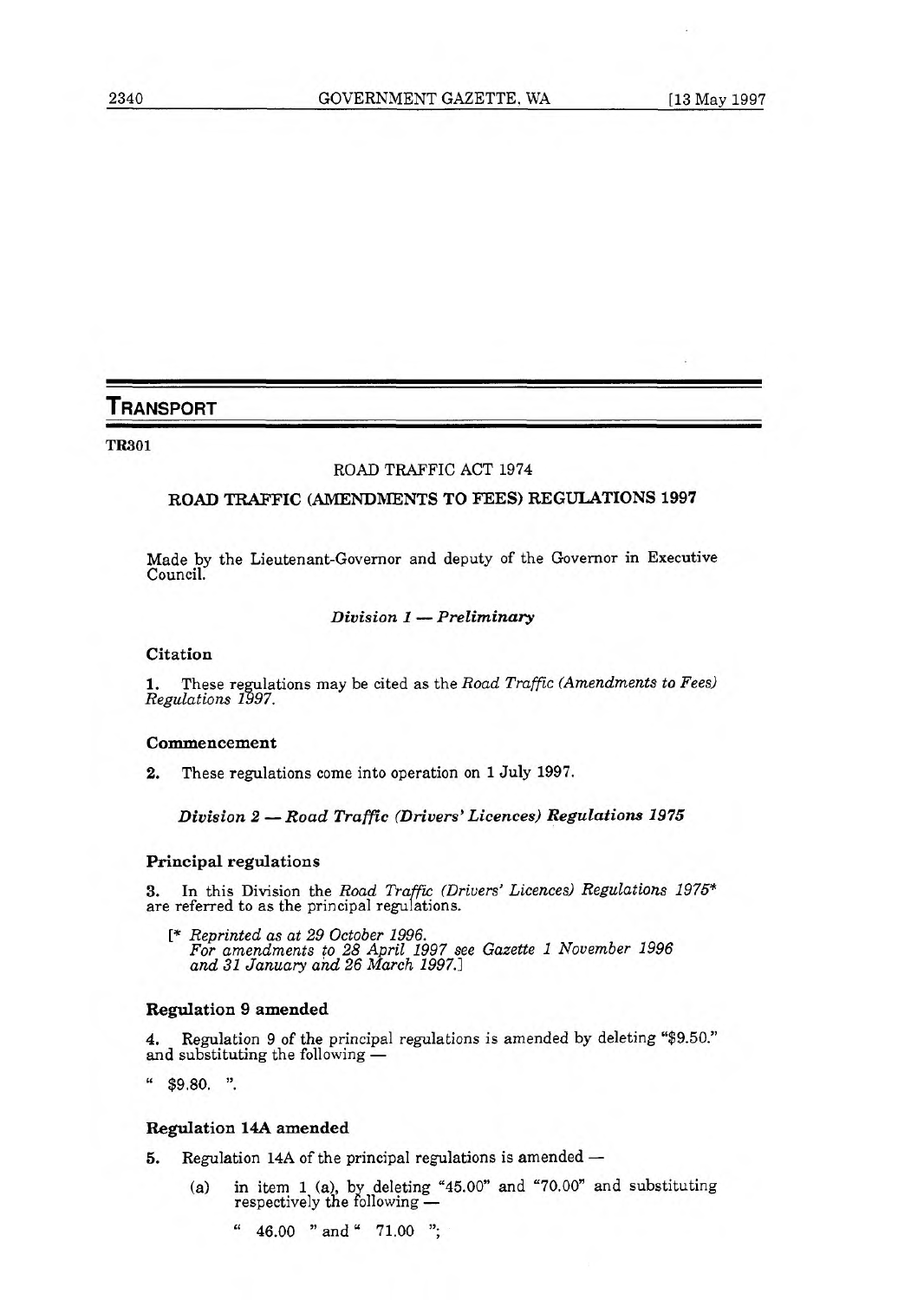- 
- (b) in item 1 (b), by deleting "35.00" and "60.00" and substituting respectively the following -
	- $48.00$  "and  $461.00$  ";
- (c) in item 2, by deleting "21.00" and substituting the following  $"21.50"$
- (d) in item 3, by deleting "29.00" and substituting the following  $4$  30.00 "; and
- (e) in item 4, by deleting "92.00" and substituting the following  $$ it 95.00 ".

### **Regulation 15 amended**

- **6.** (1) Regulation 15 (1) of the principal regulations is amended -
	- (a) in paragraph (a), by deleting "\$66.50," and substituting the  $f$ ollowing  $-$ 
		- $" $68.50, "; and"$
	- (b) in paragraph (b), by deleting "\$133.00." and substituting the  $f$ ollowing  $-$ 
		- $" $137.00. "$
	- (2) Regulation 15 (2) of the principal regulations is amended  $-$ 
		- (a) in paragraph (a), by deleting "\$10.00," and substituting the  $f$ ollowing  $-$

 $" $10.25, "; and"$ 

- (b) in paragraph (b), by deleting "\$20.00." and substituting the following -
	- $"$ \$20.50. ".

#### *Division 3— Road Traffic (Licensing) Regulations 1975*

#### **Schedule 2 amended**

**7.** Schedule 2 to the *Road Traffic (Licensing) Regulations*  $1975^*$  is amended in the column headed "Fee"  $-$ 

- (a) in item 1, by deleting "124.50" and "52" and substituting in headed "Fee" —<br>in item 1, by deleting "124<br>respectively the following
	- it 128.20 "and" 53.50 ";
- (b) in item 2, by deleting "63.25", "27" and "41.50" and substituting  $r = 128.20$  and  $r = 53.50$  ;<br>in item 2, by deleting "63.25",<br>respectively the following —

 $"$  65.15 ", " 27.80 " and " 42.75 ";

(c) in item 3, by deleting "52" and "103.75" and substituting " 65.15 ", " 27.80 " and "<br>in item 3, by deleting "52"<br>respectively the following —

it 53.50 "and" 106.80 ";

(d) in item 4, by deleting "6.25" and "10.25" and substituting " 53.50 " and " 106.80 ";<br>in item 4, by deleting "6.29<br>respectively the following —

**<sup>94</sup>**6.40 "and" 10.50 ";

(e) in item 5, by deleting "14.00" and substituting the following  $-$ 

 $"$  14.70 ";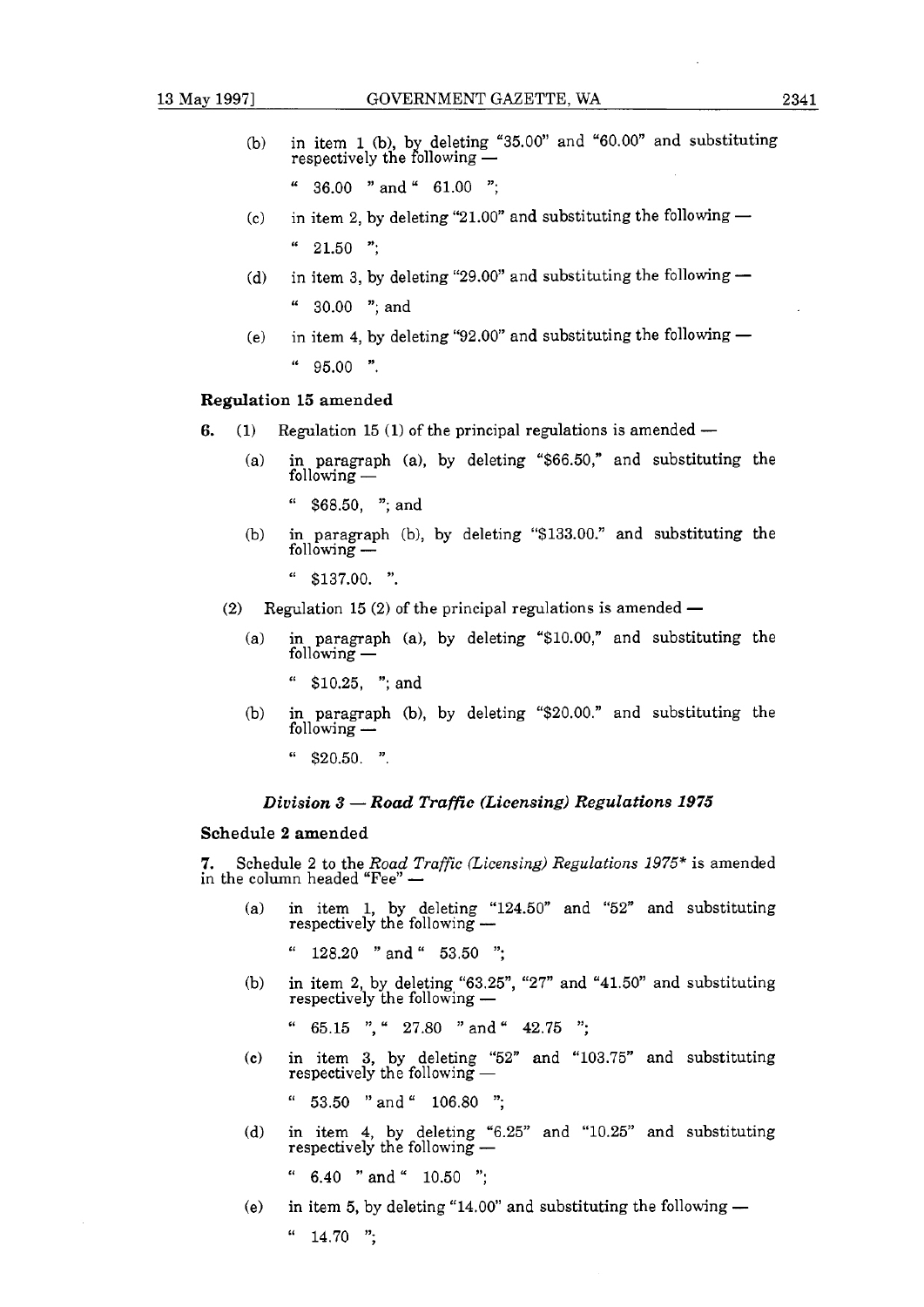| (f)                        | in item 6, by deleting "12.50" and substituting the following -<br>"<br>12.80 ";                             |
|----------------------------|--------------------------------------------------------------------------------------------------------------|
| (g)                        | in item 7, by deleting "6.25" and substituting the following -                                               |
|                            | $\boldsymbol{\mu}$<br>$6.40$ ";                                                                              |
| (h)                        | in item 9, by deleting "6.25" and substituting the following -                                               |
|                            | 66<br>$6.40$ ";                                                                                              |
| (i)                        | in item $10 -$                                                                                               |
|                            | (i)<br>by deleting "15.00" and substituting the following $-$                                                |
|                            | 66<br>$15.30$ ";                                                                                             |
|                            | (ii)<br>by deleting "77.75" and substituting the following -<br>$80.00$ ";                                   |
|                            | (iii)<br>by deleting "26" and substituting the following $-$                                                 |
|                            | $\epsilon$<br>26.80 "; and                                                                                   |
|                            | by deleting "39.50" and substituting the following $-$<br>(iv)                                               |
|                            | 66<br>40.70 ":                                                                                               |
| (i)                        | in item 11, by deleting "593.50" and substituting the following -                                            |
|                            | "<br>$611.00$ ";                                                                                             |
| $\left( \mathbf{k}\right)$ | in item $12-$                                                                                                |
|                            | by deleting "5 $940$ " and substituting the following $-$<br>(i)                                             |
|                            | 66<br>6 118.00 ";                                                                                            |
|                            | (ii)<br>by deleting "1 188" in the 2 places where it occurs and substituting in each place the following $-$ |
|                            | 66<br>";<br>1 2 2 4 . 0 0                                                                                    |
|                            | (iii)<br>by deleting "593.50" and substituting the following --                                              |
|                            | "<br>611.00 ";                                                                                               |
|                            | (iv)<br>by deleting "118.25" and substituting the following -                                                |
|                            | 66<br>121.80 "; and                                                                                          |
|                            | by deleting "52" and substituting the following $-$<br>(v)<br>66<br>53.60 ":                                 |
| (I)                        | in item 13, by deleting "296.75" and substituting the following $-$                                          |
|                            | 4<br>$305.65$ ";                                                                                             |
| (m)                        | in item 14, by deleting "12.50" and substituting the following $-$                                           |
|                            | "<br>$12.80$ ";                                                                                              |
| (n)                        | in item 15, by deleting "134.75" and substituting the following -                                            |
|                            | 4<br>";<br>138.80                                                                                            |
|                            |                                                                                                              |

(o) in item 16, by deleting "12.50" and substituting the following  $$ **it** 12.80 ";

 $\mathcal{A}$